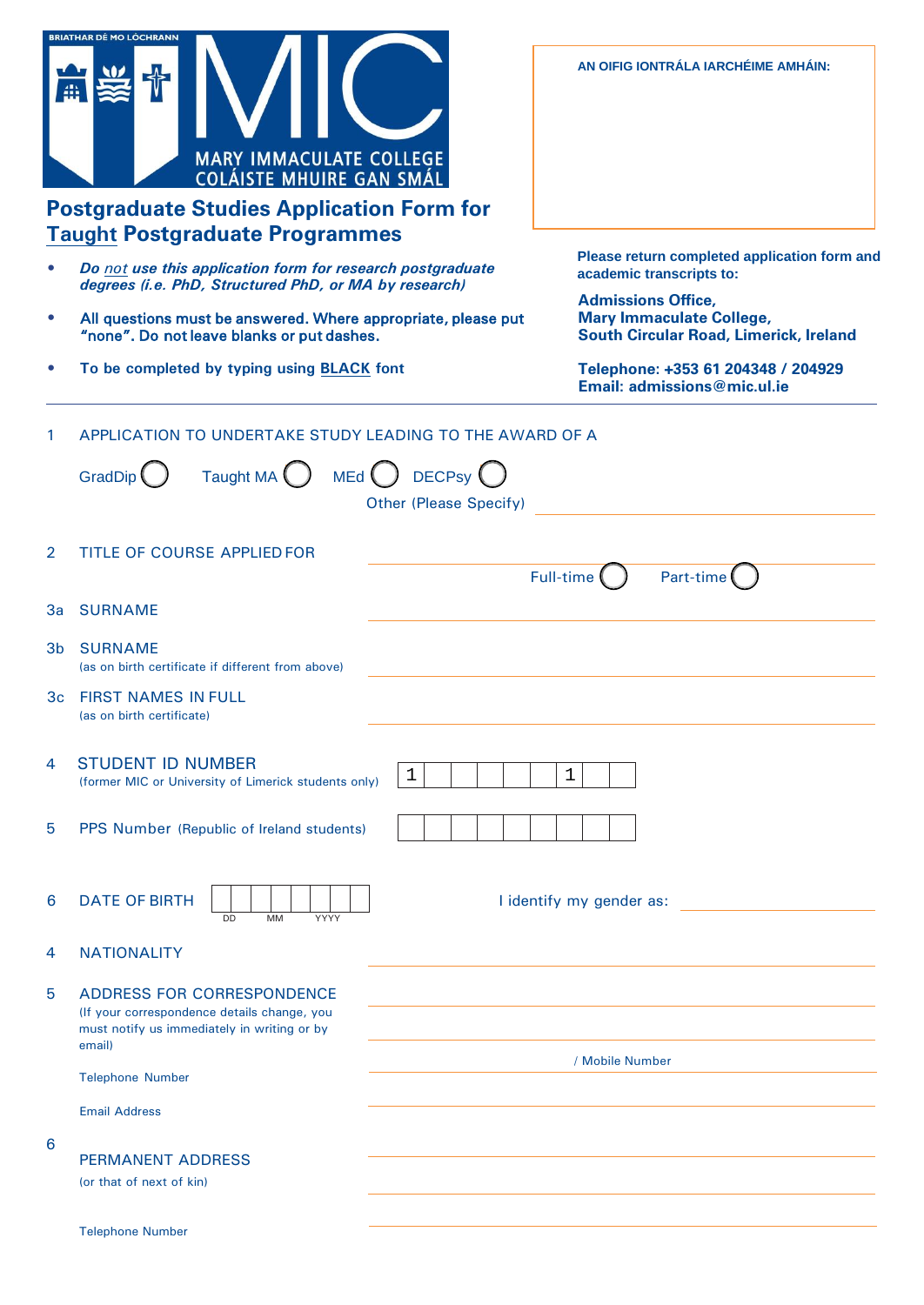7 Have you paid the non-refundable APPLICATION FEE? (please see MIC website for details)

## 8 THIRD LEVEL EDUCATION

| Names and Addresses      | Years of study |    | Major areas of | Qualification | Class of       | Level of        |
|--------------------------|----------------|----|----------------|---------------|----------------|-----------------|
| of Institutions attended | from           | to | Specialisation |               | Qualification* | Qualification** |
|                          |                |    |                |               |                |                 |
|                          |                |    |                |               |                |                 |
|                          |                |    |                |               |                |                 |
|                          |                |    |                |               |                |                 |
|                          |                |    |                |               |                |                 |
|                          |                |    |                |               |                |                 |
|                          |                |    |                |               |                |                 |
|                          |                |    |                |               |                |                 |
|                          |                |    |                |               |                |                 |
|                          |                |    |                |               |                |                 |
|                          |                |    |                |               |                |                 |
|                          |                |    |                |               |                |                 |
|                          |                |    |                |               |                |                 |
|                          |                |    |                |               |                |                 |
|                          |                |    |                |               |                |                 |

\* including terminal QCA for Mary Immaculate College/UL graduates. \*\*\* Under the National Framework of Qualifications.

#### Examination still to be taken or results pending

IMPORTANT NOTICE TO APPLICANTS WITH QUALIFICATIONS FROM INSTITUTIONS OTHER THAN THE UNIVERSITY OF LIMERICK. PLEASE ARRANGE TO HAVE THE FOLLOWING ORIGINAL MATERIAL SUBMITTED TO POSTGRADUATE ADMISSIONS.

- A transcript of your academic career to date from the Registrar of your university(s) (to include your final degree(s) results).
- Official results of examinations tobe taken should be submitted as soon as they are available.

Non-Irish graduates may be requested to forward syllabus and duration of undergraduate courses followed.

# 9 PARTICULAR ABILITIES

(special aptitudes, knowledge of languages including computer languages)

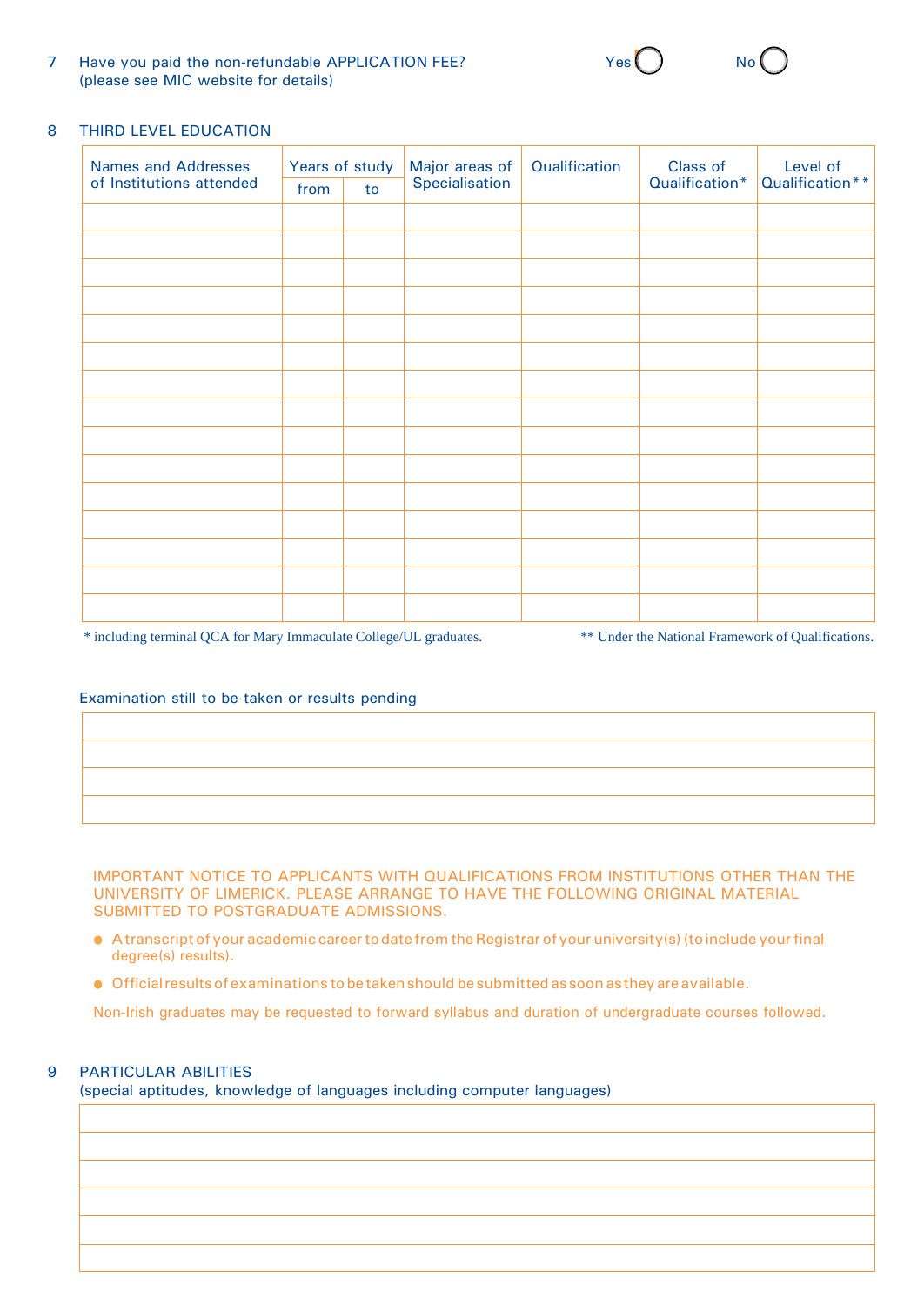# 10 PUBLICATIONS AND RESEARCH INTERESTS

(list Publications, Reports and Dissertations with titles, date and subject and, where applicable, Journal title)

11 State briefly but explicitly the basis of your interest in postgraduate studies and how this relates to your career objectives

## 12 Please indicate the posts you have held in reverse chronological order. You may use additional sheets if necessary

## (i) PRESENT OR MOST RECENT EMPLOYMENT

| <b>DATES</b>                      |    | <b>EXACT TITLE OF YOUR POST</b> |                       |
|-----------------------------------|----|---------------------------------|-----------------------|
| from                              | to |                                 |                       |
|                                   |    |                                 | <b>NATURE OF WORK</b> |
| FULL NAME AND ADDRESS OF EMPLOYER |    |                                 |                       |
|                                   |    |                                 |                       |
|                                   |    |                                 |                       |
|                                   |    |                                 |                       |
|                                   |    |                                 |                       |
|                                   |    |                                 |                       |

#### (ii) PREVIOUS EMPLOYMENT

| <b>DATES</b>                      |    | <b>EXACT TITLE OF YOUR POST</b> |                       |
|-----------------------------------|----|---------------------------------|-----------------------|
| from                              | to |                                 |                       |
|                                   |    |                                 | <b>NATURE OF WORK</b> |
| FULL NAME AND ADDRESS OF EMPLOYER |    |                                 |                       |
|                                   |    |                                 |                       |
|                                   |    |                                 |                       |
|                                   |    |                                 |                       |
|                                   |    |                                 |                       |
|                                   |    |                                 |                       |